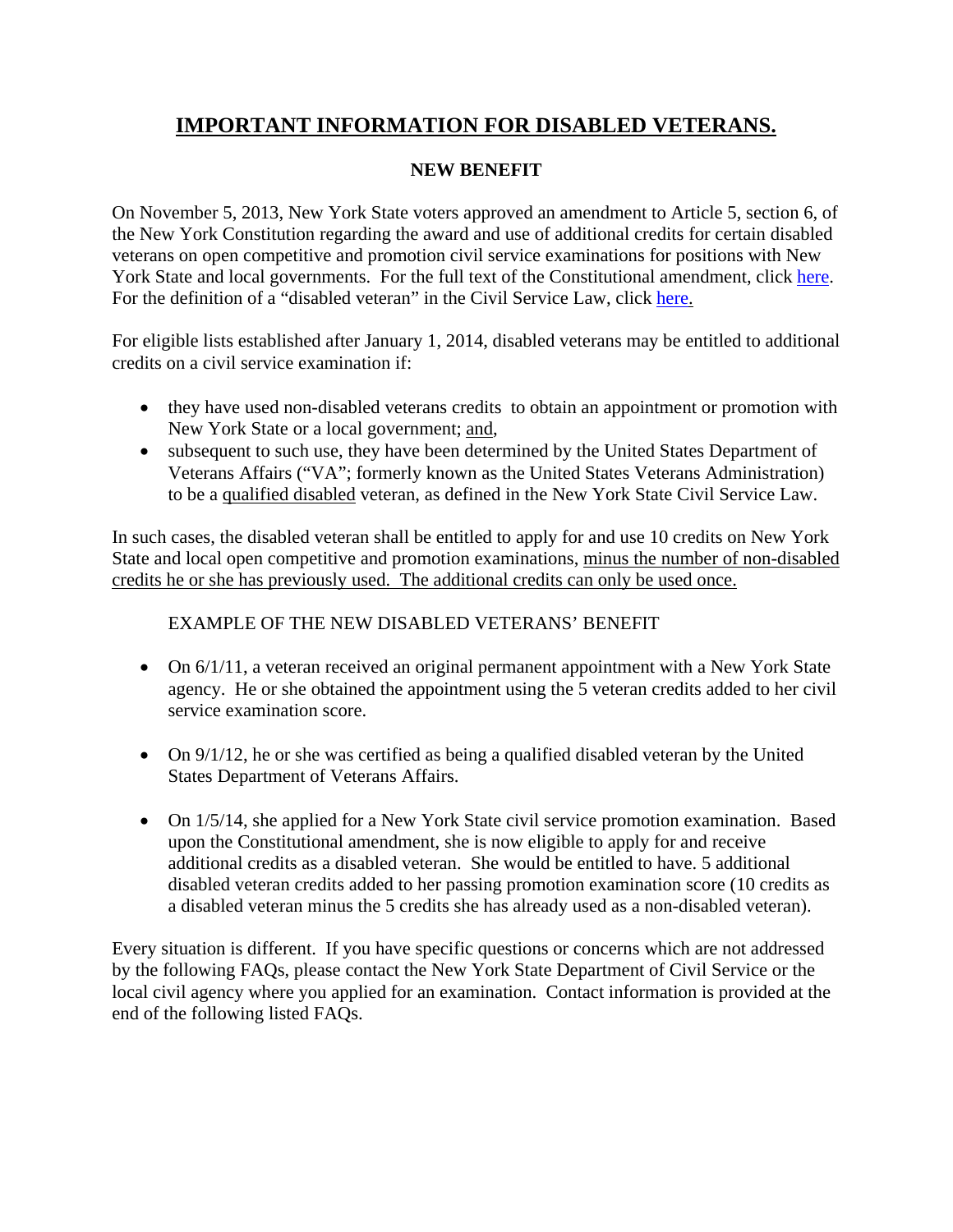## **FREQUENTLY ASKED QUESTIONS**

 Q: I am a current New York State employee who used 5 additional veteran credits to obtain an open competitive position with New York State. Since my appointment date, I have been certified as a qualified disabled veteran for purposes of the State Civil Service Law. Am I eligible to apply for additional credits as a disabled veteran on an upcoming promotion examination?

A: Yes. Since you used 5 additional veteran credits before the VA certified your status as a disabled veteran, you are now eligible to receive and use 5 more credits (10 credits minus the 5 credits you already used as a non-disabled veteran) on an upcoming promotion exam. These credits can be used only one time to obtain an appointment from a promotion eligible list. All requests for additional credits as a disabled veteran are subject to verification.

Q: I used additional credits as a veteran to obtain a civil service position with a local government in New York State. Can I now apply for additional credits as a disabled veteran for an entry-level civil service examination for positions in New York State government?

A: Yes, provided that your date of certification as a qualifying war time disabled veteran occurred after you used veteran credits to obtain your position with local government.

Q: I am a current public employee who received veteran credits on several civil service examinations. However, based upon my examination scores, I never had to use my additional credits to obtain an appointment. I have now been certified as a disabled veteran. Can I receive disabled veteran credits on future civil service examinations?

A: Yes, the Constitutional amendment does not impact your eligibility for disabled veteran credits. It only applies to those disabled veterans who previously used non-disabled veteran credits. You should continue to apply for disabled veteran credits on future entry-level or promotion civil service examinations that interest you. You will only be able to use these credits one time to obtain a permanent appointment. Your credits will be awarded as 10 points on an examination for original appointment and 5 points on a promotional examination.

Q: I have recently applied for a State civil service examination. I have previously used credits as a non-disabled veteran to obtain my current job within a local civil service municipality, and I have now been certified by the VA as a disabled veteran. I did not apply for credits as a disabled veteran on my recent exam application. What should I do?

A: The New York State Department of Civil Service is taking steps to reach out to all candidates who applied for recent state examinations and providing all candidates with information about this Constitutional amendment and instructions to candidates who believe that they may be eligible for such credit, \for submission of information to the Department of Civil Service within an online survey. If you used your non-disabled veteran credits for an appointment to either a State or local government position prior to your certification as a disabled veteran, you may now be eligible to apply for and receive additional veteran credits. Based upon the information given in your question, it appears that you may be eligible for additional credit provided by the amendment. You should therefore go to the Department's Veterans Credit Usage Questionnaire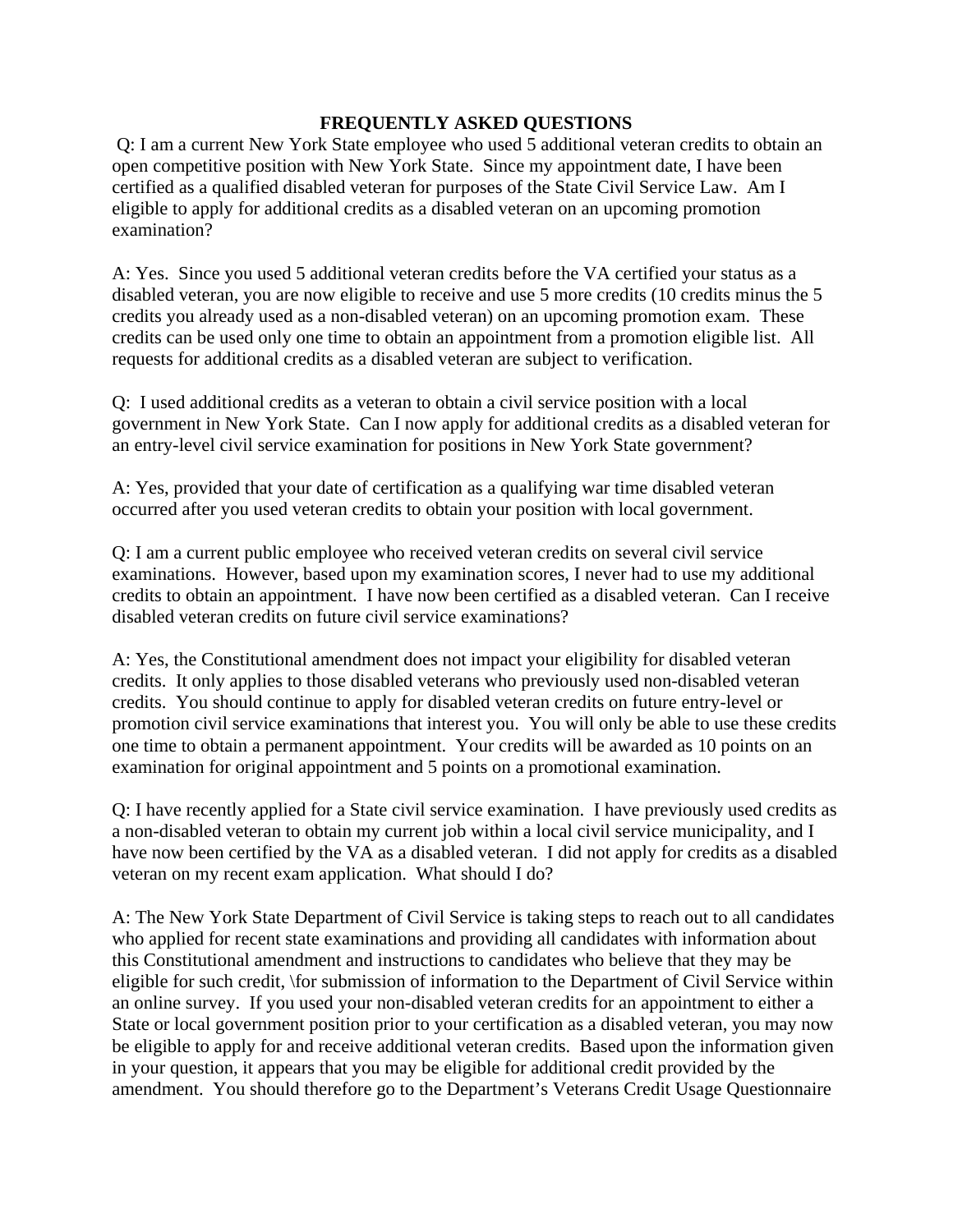website at [http://www.cs.ny.gov/vetcredits](http://www.cs.ny.gov/vetcredits/#instruction) and provide the information being asked of eligible veterans. It is important that you respond to this questionnaire quickly; you will not be eligible to receive credits as a disabled veteran once the civil service eligible list is established from the examination results.

Q: I have recently applied for a local civil service promotion examination. I have previously used credits as a non-disabled veteran to obtain my current local civil service position, and I have now been certified by VA as a disabled veteran. I did not apply for credits as a disabled veteran on my recent exam application. What should I do?

A: You should contact your civil service agency and describe your situation. If you used your non-disabled veteran credits prior to your certification as a disabled veteran, you may now be eligible to apply for and receive disabled veterans credits. Your civil service agency will tell you how to apply. It is important that you apply quickly; you will not be eligible to receive credits as a disabled veteran once the civil service eligible list is established from the examination results.

Q: I am a war time veteran and currently have a service connected disability claim pending at VA. I have already used veteran credits to obtain a civil service appointment. Can I now apply for disabled veteran credits on an upcoming civil service examination?

A: Not yet. You can apply for the additional credits as a disabled veteran only after your qualifying disability has been certified by VA. As soon as you receive approval of your qualifying disability from the VA, you should contact the appropriate civil service agency. You may be entitled to additional credits if the eligible list from your examination has not yet been established.

Q: My name is currently on a civil service eligible list. Based upon the Constitutional amendment, I believe I now qualify for additional credits as a wartime disabled veteran. Can I obtain these additional credits?

A: Not on the current eligible list. The Constitutional amendment and State Civil Service Law do not permit the addition of veteran or disabled veteran credits to existing eligible lists. You will be able to apply for and use disabled veteran credits on future examinations.

Q: I already used disabled veteran credits to obtain a permanent civil service appointment. Can I now apply to use disabled veteran credits on an upcoming examination?

A: No. The Constitutional amendment does not apply to candidates who have already received and used disabled veteran credits to obtain a permanent civil service appointment with New York State or a local government.

Q: Based upon the constitutional amendment, I will now be able to qualify for additional credits as a disabled veteran. How will these credits be added to my score?

A: The Constitutional amendment does not alter the current method of adding additional disabled veteran credits to examinations scores. Your additional credits will be added to your final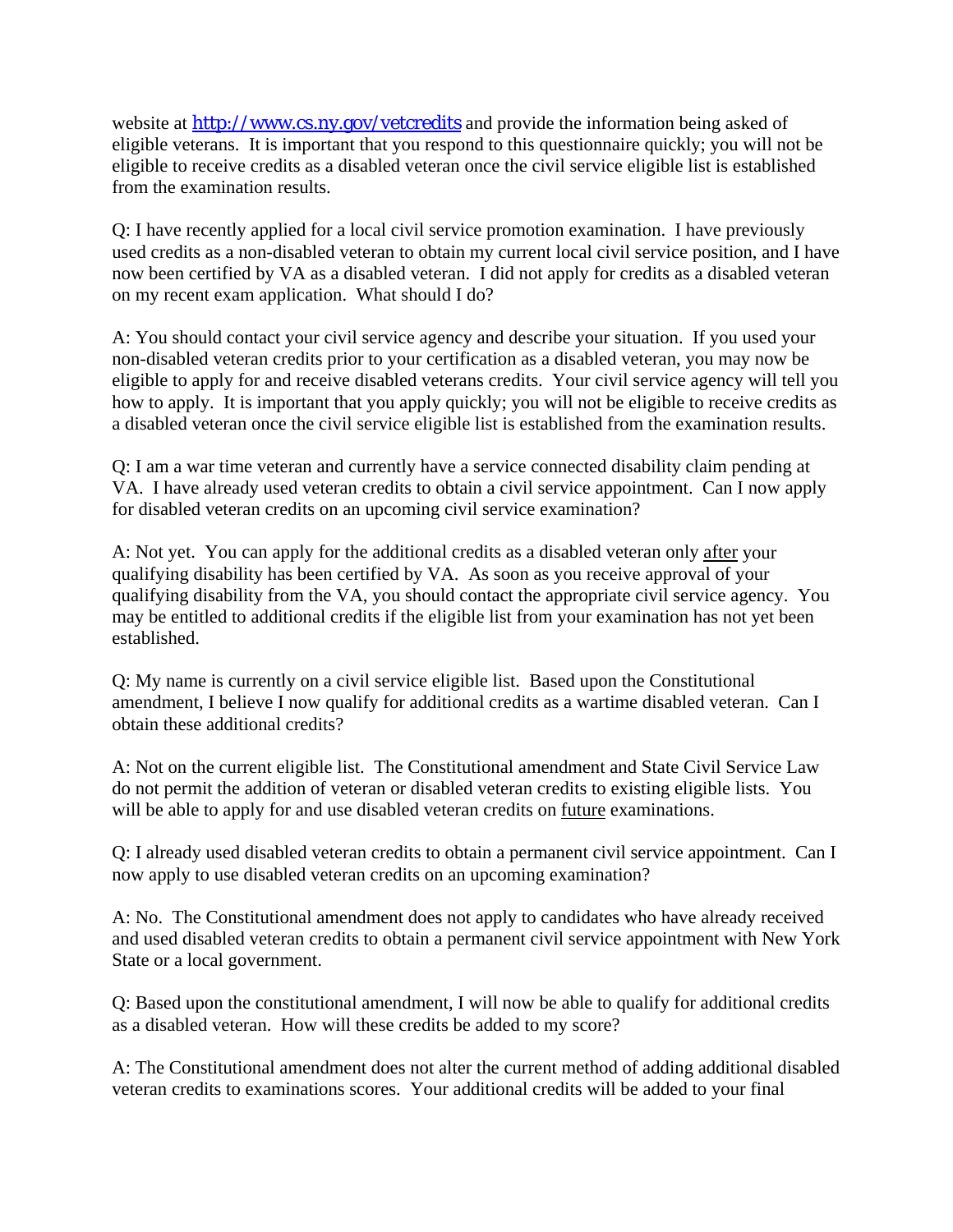passing examination score. The credits cannot be used to change a failing score into a passing score.

Q: I am applying for a competitive New York City civil service position. Does the constitutional amendment apply to me?

A: Yes. You must follow New York City examination application guidelines if you wish to apply for additional credits as a disabled veteran.

Q: I am applying for a competitive civil service position with the New York State Unified Court System (UCS). Does the Constitutional amendment apply to me?

A: Yes. You must follow UCS examination guidelines if you wish to apply for additional credits as a disabled veteran.

Q: I served in United States military from 1984-87 and incurred a service connected disability certified by VA. Am I now considered a disabled veteran?

A: No, because your military service did not occur during a designated "time of war." The Constitutional amendment did not change the definitions of a "veteran" or "disabled veteran" for purposes of the New York State Civil Service Law. For definition of a qualifying veteran, or disabled veteran, click [here](http://public.leginfo.state.ny.us/LAWSSEAF.cgi?QUERYTYPE=LAWS+&QUERYDATA=$$CVS85$$@TXCVS085+&LIST=SEA3+&BROWSER=EXPLORER+&TOKEN=05065561+&TARGET=VIEW). Please note that these definitions are specific to the State Civil Service Law and do not impact your eligibility for other federal and State benefits for which you may be eligible based upon you military service and/or service connected disability.

Q: I think I may qualify for the new benefit, but I am unsure if I used veteran credits to obtain a permanent civil service appointment prior to my qualifying disability determination by VA. What should I do?

A: Your best option is to check with the personnel office/civil service office of your public employer(s). They can advise you if you have used civil service veteran credits to obtain your permanent appointment. When you apply for additional disabled veteran credits on future civil service examinations, you may need to provide supporting documents which establish the date you used your additional credits and the date your qualifying disability was certified by VA. Alternatively, you may need to provide this information at the time an offer of appointment is made.

\*\*\*\*\*\*\*\*\*\*\*\*\*\*\*\*\*\*\*\*\*\*\*\*\*\*\*\*\*\*\*\*\*\*\*\*\*\*\*\*\*\*\*\*\*\*\*\*\*

For More Information: Current State and local public employees may also contact their personnel office for additional information.

- Employees of New Your State agencies should contact the New York State Department of Civil Service at: [ExamInfo@cs.state.ny.us.](mailto:ExamInfo@cs.state.ny.us)
- Employees of county, town, cities (other than NYC) agencies can locate local government civil service contact information at: [http://www.cs.ny.gov/jobseeker/local.cfm.](http://www.cs.ny.gov/jobseeker/local.cfm)